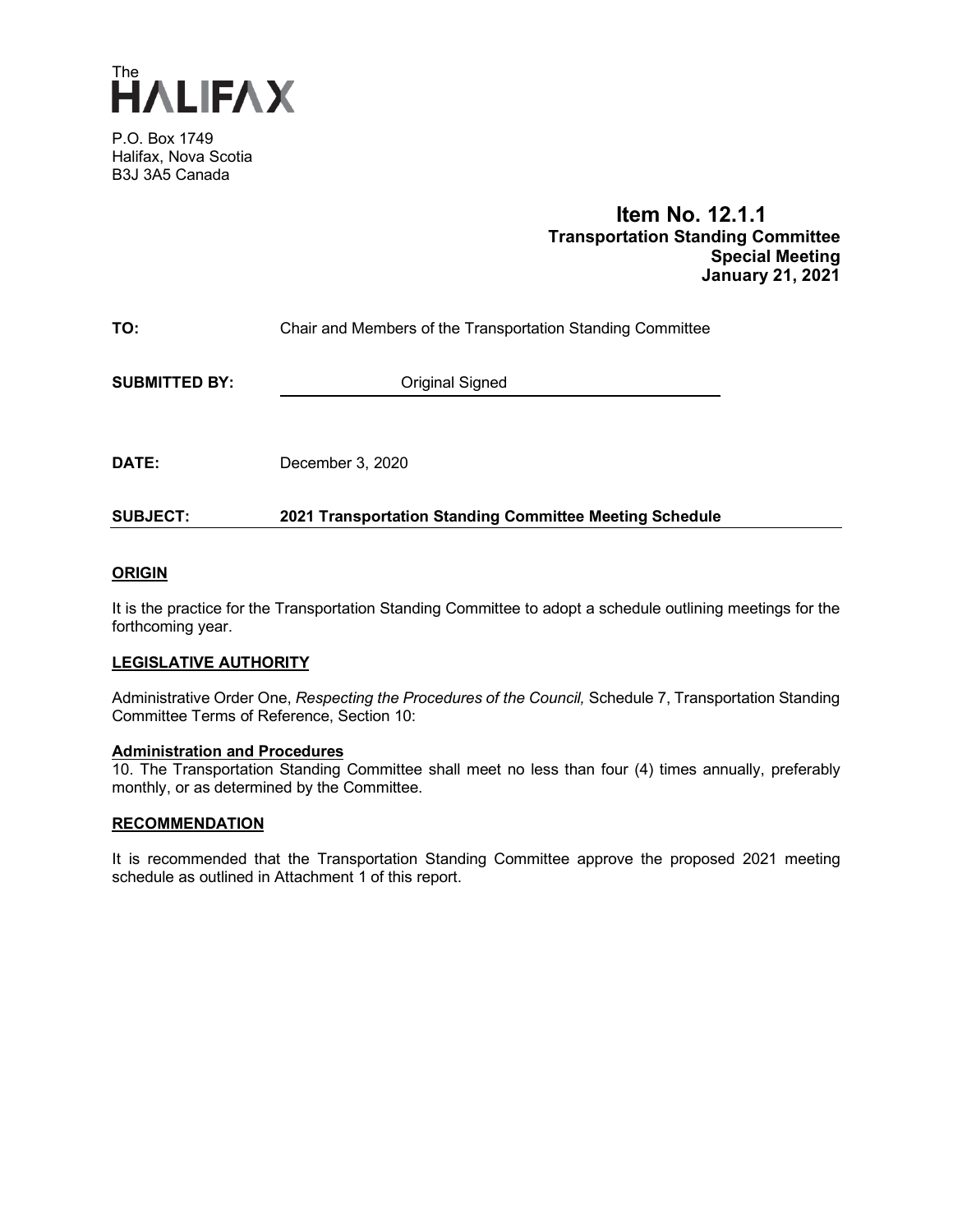#### **BACKGROUND**

In accordance with Section 10 of the Transportation Standing Committee Terms of Reference, the Transportation Standing Committee shall meet no less than four times annually, preferably monthly, or as determined by the Committee. The Transportation Standing Committee meets on the fourth Thursday of the month, in Council Chamber, 3<sup>rd</sup> Floor, City Hall, 1841 Argyle Street, Halifax from 1:00 p.m. to 3:00 p.m.

#### **DISCUSSION**

It has been the practice of the Transportation Standing Committee to adopt a meeting schedule for the coming year. This process allows members of Council, staff and the public to be notified and plan in advance for meetings. The Chair of the Transportation Standing Committee, with input from staff, has the authority to cancel a scheduled meeting should it be deemed necessary. A special meeting for a time sensitive matter may be called with appropriate notice, provided it is done in accordance with the Halifax Regional Municipality Charter and Administrative Order One.

The proposed 2021 meeting schedule, provided as Attachment 1 of this report, proposes eleven regular meetings and takes into account statutory holidays, March Break, meetings of Federation of Canadian Municipalities (FCM), Nova Scotia Federation of Municipalities (NSFM), the Canadian Urban Transit Association conference (CUTA) and the number of meetings provided for in 2021.

#### **FINANCIAL IMPLICATIONS**

There are no budget implications associated with the recommended course of action.

#### **RISK CONSIDERATION**

A delay in approval could result in additional delays for other meeting schedules, as consideration of the approved Transportation Standing Committee schedule may be used when proposing other Committee meeting dates.

#### **COMMUNITY ENGAGEMENT**

The 2021 meeting schedule for the Transportation Standing Committee, once adopted, is posted online at Halifax.ca to enable members of the public and media to have access to the meeting schedule, agendas and reports the Friday prior to the meeting.

#### **ENVIRONMENTAL IMPLICATIONS**

There are no environmental implications associated with the recommended course of action.

#### **ALTERNATIVES**

The Transportation Standing Committee may recommend and/or adjust the proposed 2021 meeting schedule as they see fit.

#### **ATTACHMENTS**

Attachment 1 – Proposed 2021 Transportation Standing Committee Meeting Schedule

\_\_\_\_\_\_\_\_\_\_\_\_\_\_\_\_\_\_\_\_\_\_\_\_\_\_\_\_\_\_\_\_\_\_\_\_\_\_\_\_\_\_\_\_\_\_\_\_\_\_\_\_\_\_\_\_\_\_\_\_\_\_\_\_\_\_

A copy of this report can be obtained online a[t halifax.ca](http://www.halifax.ca/) or by contacting the Office of the Municipal Clerk at 902.490.4210.

Report Prepared by: Liam Power, Legislative Support Assistant, Office of Municipal Clerk, 902.490.6521  $\_$  , and the state of the state of the state of the state of the state of the state of the state of the state of the state of the state of the state of the state of the state of the state of the state of the state of the